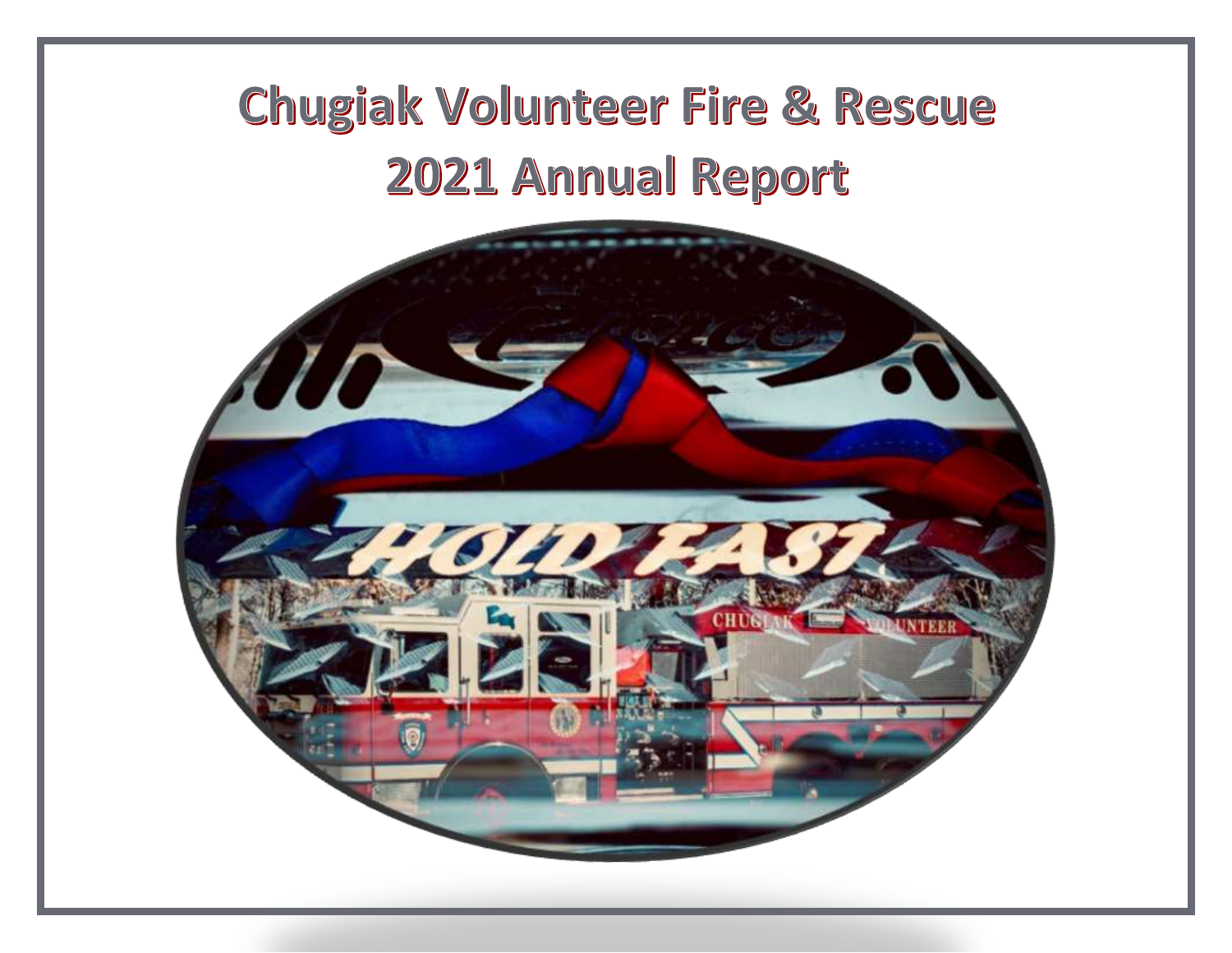| <b>Chugiak Volunteer Fire &amp; Rescue 2021 Annual Report</b> |  |
|---------------------------------------------------------------|--|
|---------------------------------------------------------------|--|

### **MISSION STATEMENT**

**The Chugiak Volunteer Fire and Rescue Co., Inc. is dedicated to preserving the lives and property of the citizens of Chugiak. We promote safety through community education and our professionally trained volunteers will deliver superior emergency medical services, fire suppression and rescue throughout our community.**

### **BOARD OF DIRECTORS**

President Jack Gilbertsen Vice-President Chris Steeves Director Gary Davis Director Claude Denver Director Clifton Dalton Secretary Haylee Huck Treasurer Jessica Della Croce

### **BOARD OF SUPERVISORS**

Darryl Parks, Seat A Ronni Sullivan, Seat B Bill Stoltze, Seat C

#### **PAID STAFF**

Chief Tim Benningfield EMS Training Coordinator Chris Wilkins Fire Training Coordinator Daniel Zickefoose Administrative Specialist Renee Mackey Maintenance Specialist Keith Koehler

#### **COMMAND STAFF**

Assistant Chief John Della Croce Assistant Chief Zach Sullivan

#### **MEDICAL DIRECTOR**

Dr. Mike Levy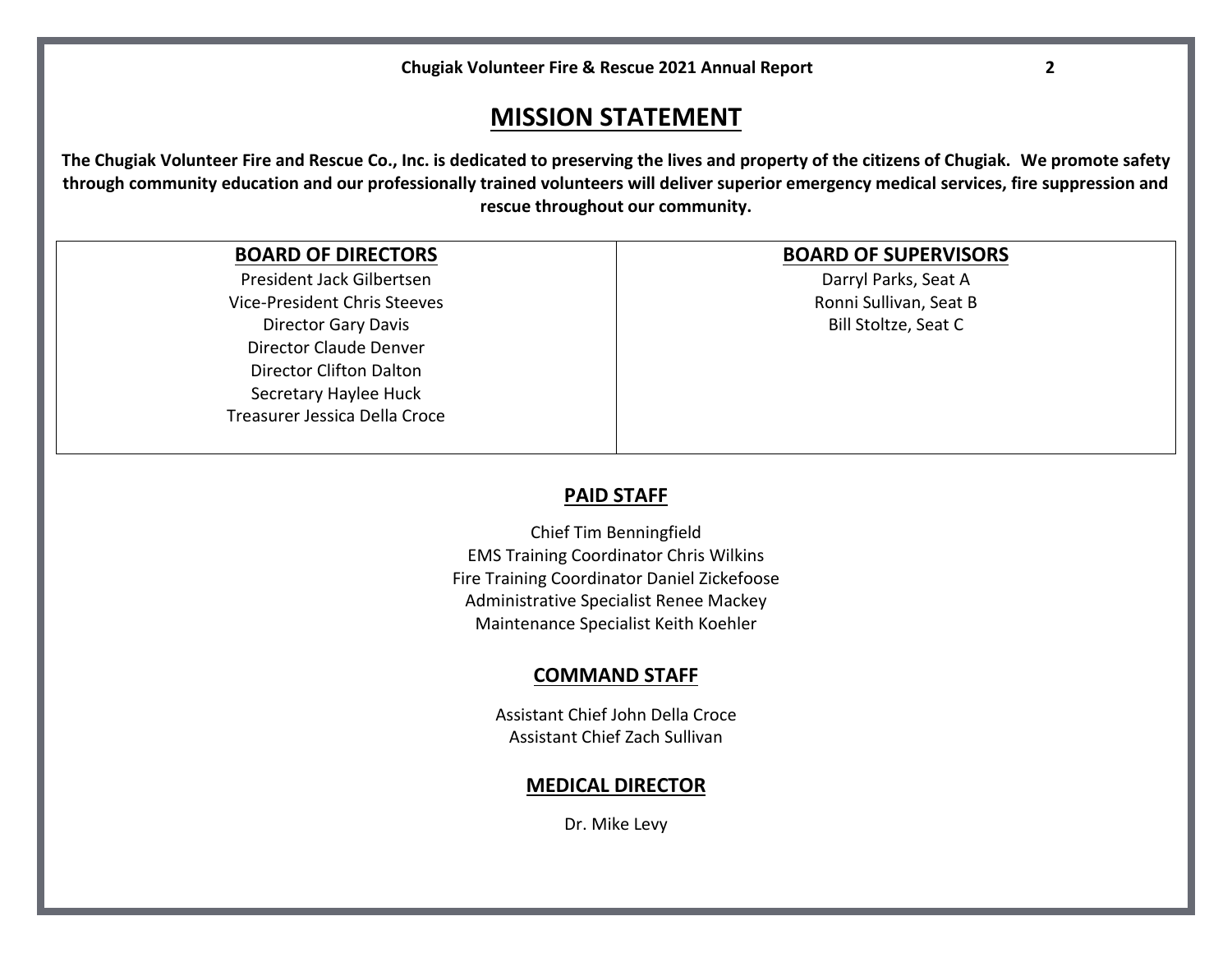# **Responses and Staffing**

CVFRDs 109 members volunteered 62,885 hours and responded to 1102 calls for service. Nearly 70% of incidents were EMS or rescue in nature.





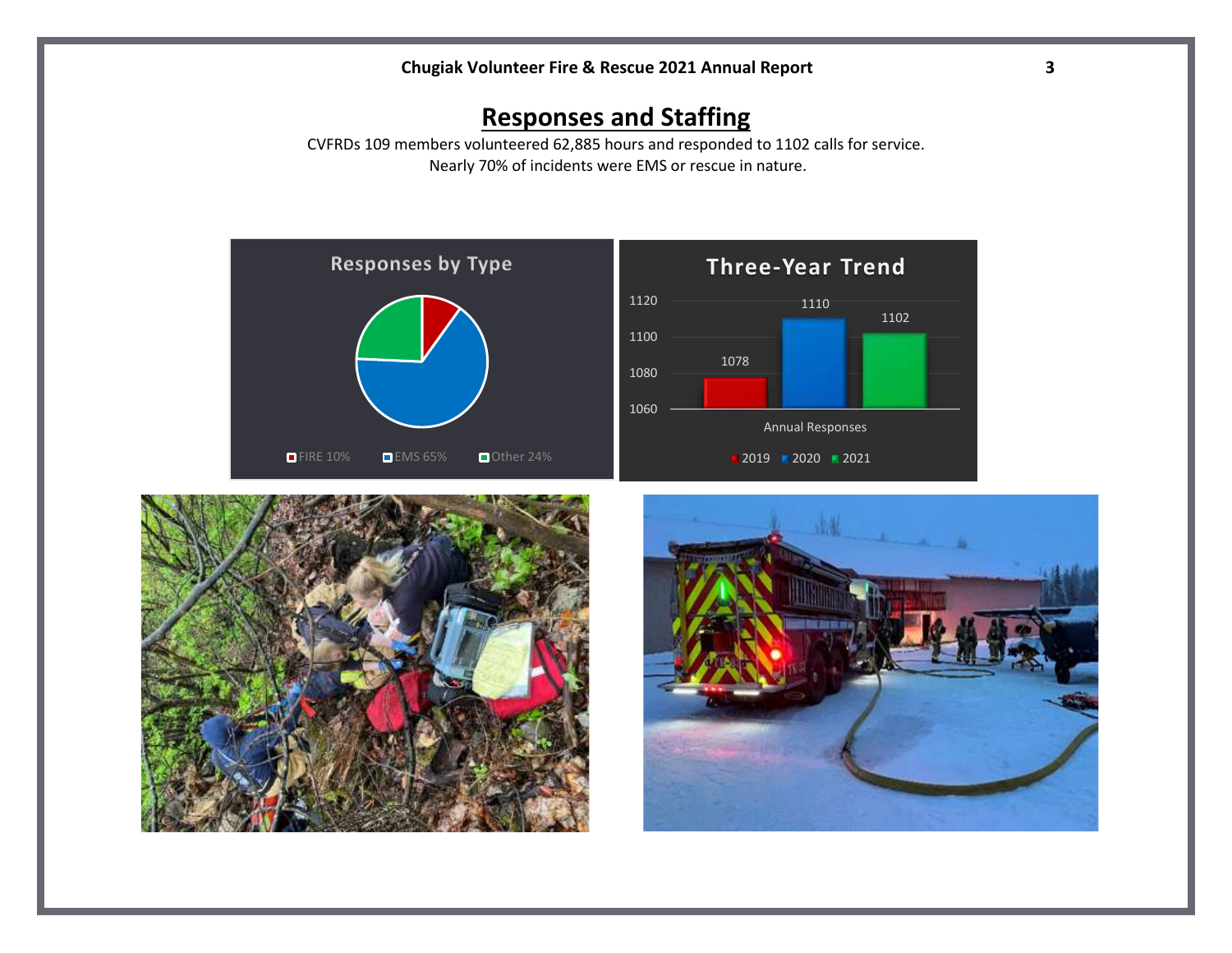# **Facilities**

CVFRD maintains 5 stations strategically located with apparatus placement based on geography, population and target hazards.

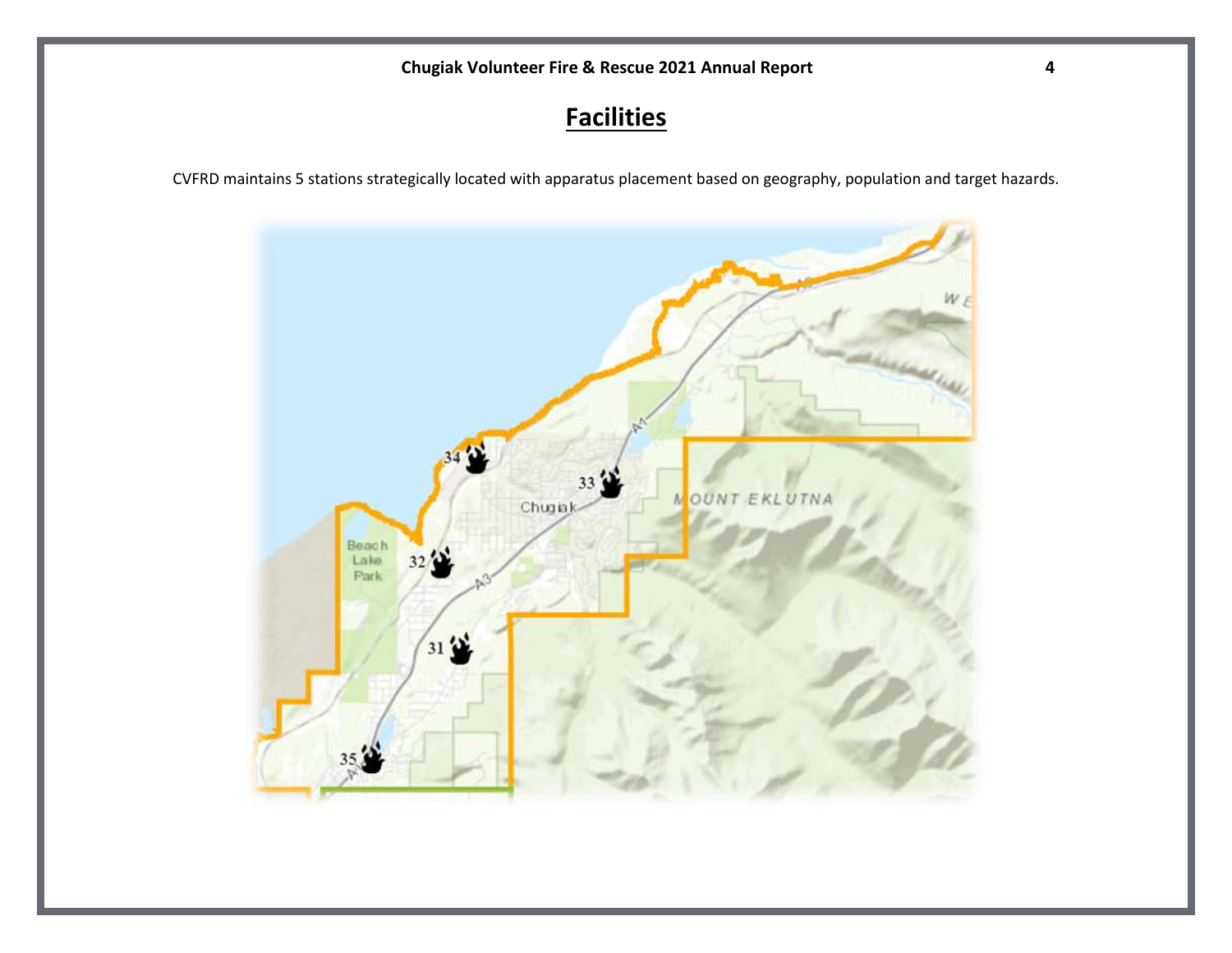# **Training**

New State or National credentials earned by members this year: 10 - Firefighter I 3 - Emergency Medical Technician 4 - Fire Officer I 3- Paramedic



A grand total of 6589 training hours were achieved internally, in addition to a significant amount of training done outside of CVFRD by our members.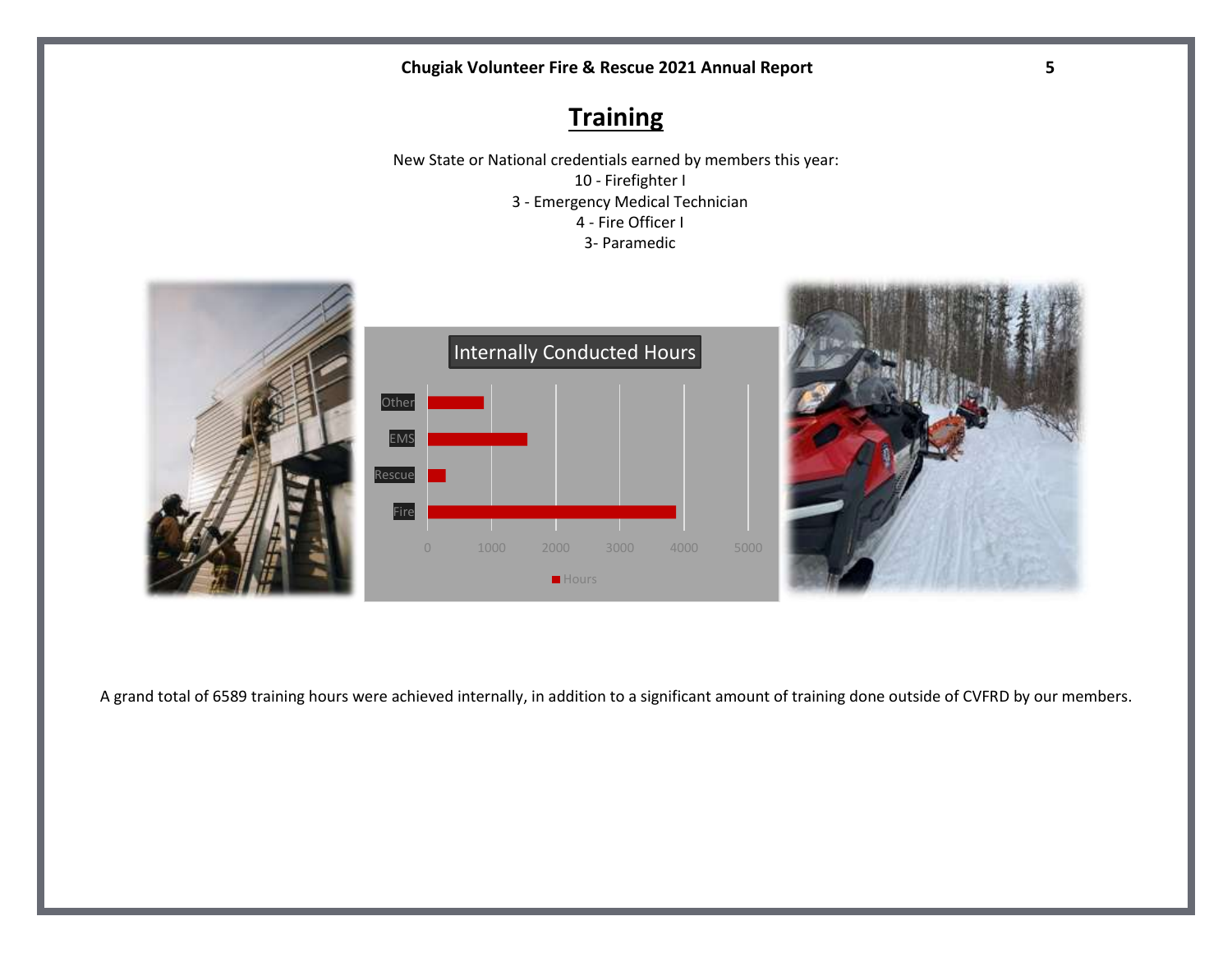### **Awards**

The 4<sup>th</sup> Annual CVFRD Installation Ceremony and Awards Banquet was held on February 26<sup>th</sup> and the following awards were presented:

**Peer Award – Keith Koehler Junior FF of the Year – Natalie Grue Rookie of the Year – Jason Phipps Most Photogenic – KOA EMS Provider of the Year – Haylee Huck Firefighter of the Year – Zach Orton Company Officer of the Year – Keith Koehler Member of the Year – Jesse Lynch**

**Length of Service: 10 Years Brian Dunlevy**

> **5 Years Darin Swain Quinn Bailey Jesse Lynch**



**MEMBER OF THE** 

**YEAR 2021**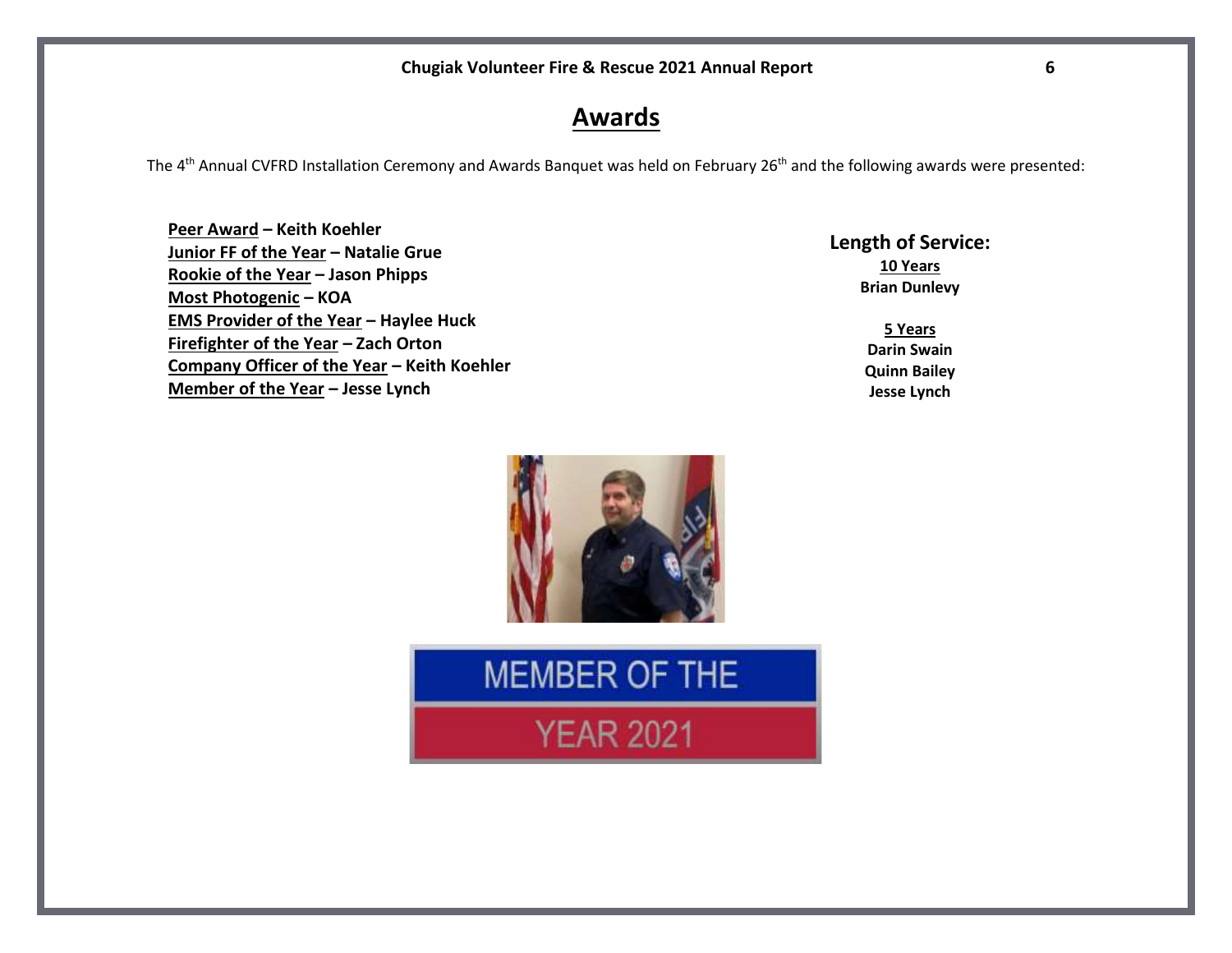**The CVFRD Meritorious Service Medal** was awarded to the EMS supply team of Tim and Robin Robins, and Quinn Bailey.

Tim Robbins was awarded an additional MSM for his work "to make sure our annual banquet is a success".



#### **The CVFRD Lifesaver award was presented on 3 occasions in 2021.**

| <b>Glenn Highway MVA - March</b> | <b>Eklutna Lake Rescue- May</b> | <b>Traumatic Injury- November</b> |
|----------------------------------|---------------------------------|-----------------------------------|
| Chief Tim Benningfield           | AC John Della Croce             | <b>EMT Jonathan Snodgrass</b>     |
| AC Zachary Sullivan              | AC Zach Sullivan                | FF\EMT Logan Igtanloc             |
| Captain Sven Hall                | Lt. Ryan Butler                 |                                   |
| Captain Jesse Lynch              | FF Ross Carlson                 |                                   |
| Firefighter Andy Parker          | Lt. Amber Havoc                 |                                   |
| Firefighter Nathan Palmer        | FF/ EMT Destiny Woko            |                                   |
| Firefighter Starra Besh          | <b>EMT Tatiana Martinez</b>     |                                   |
| <b>EMT Graham Dinkel</b>         | FF/Paramedic Chris Wilkins      |                                   |
| Paramedic Tatiana Taylor         | Captain Jesse Lynch             |                                   |
|                                  | Captain Sven Hall               |                                   |
|                                  | Lt. Haylee Huck                 |                                   |
|                                  |                                 |                                   |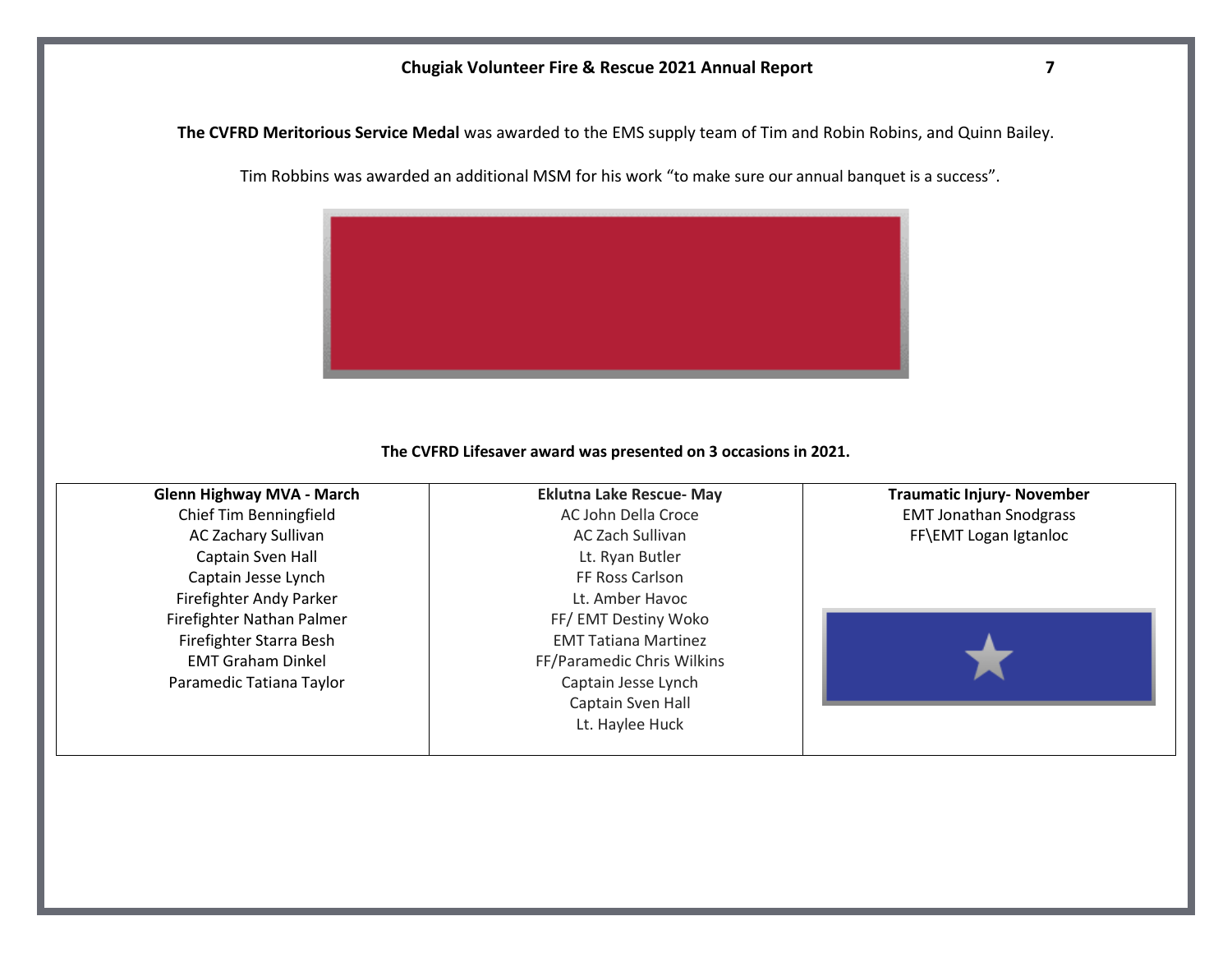# **Community Outreach**

CVFRD was grateful to be back out in the community this year



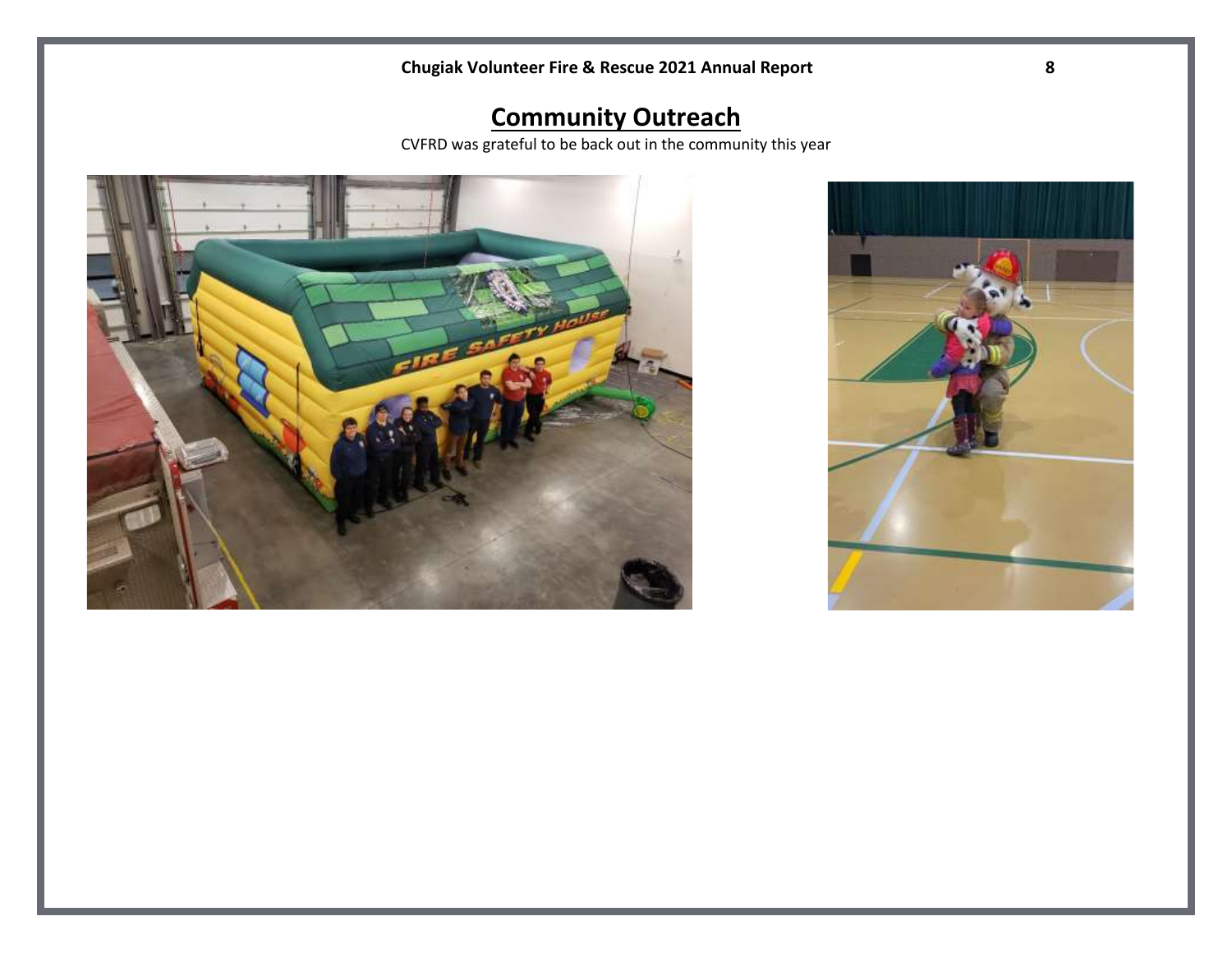